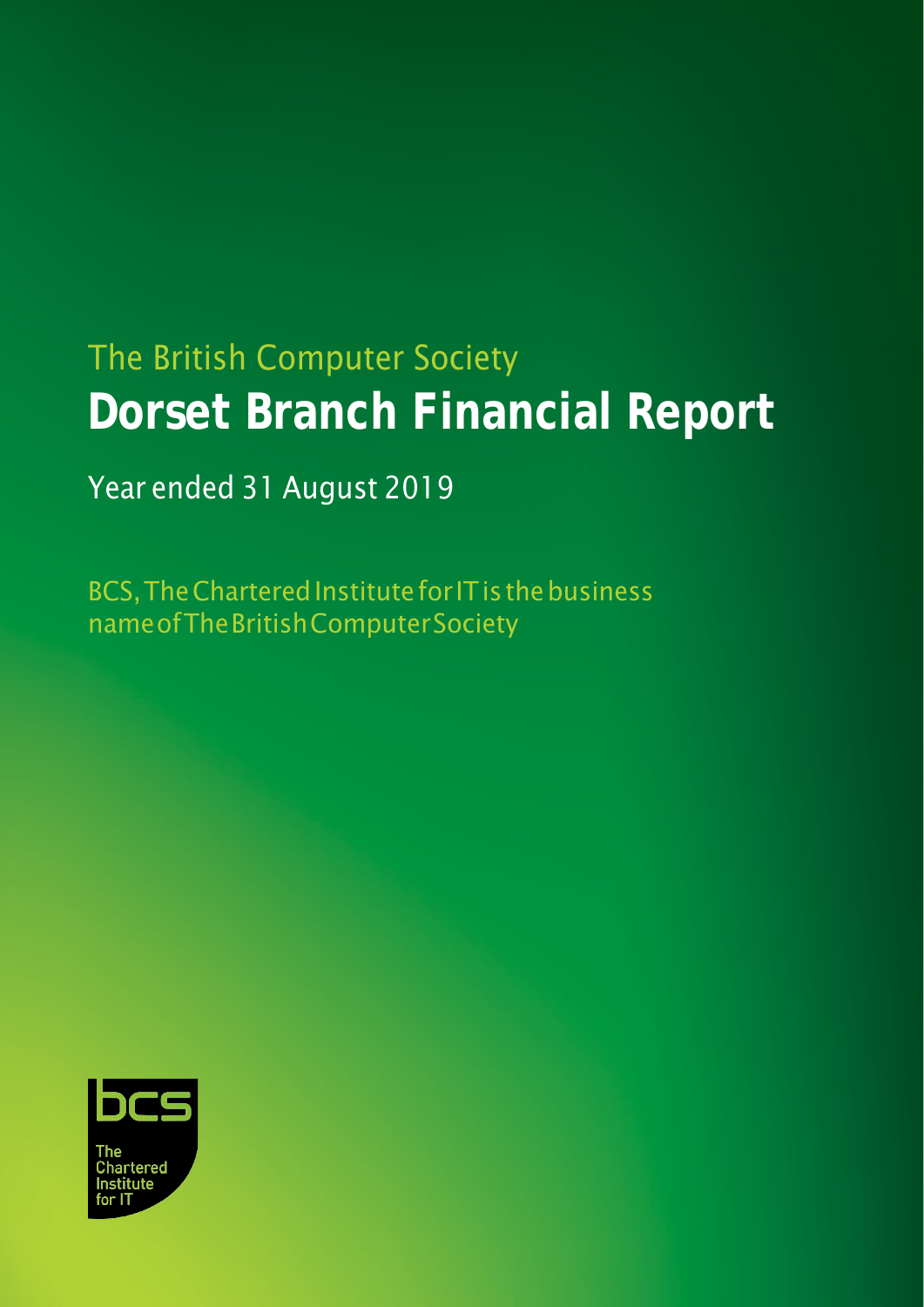# **BCS, The Chartered Institute for IT**

### **INDEX**

#### **PAGE**

| <b>Operating Statement for Financial Activities For The Year Ended August</b> |  |
|-------------------------------------------------------------------------------|--|
|                                                                               |  |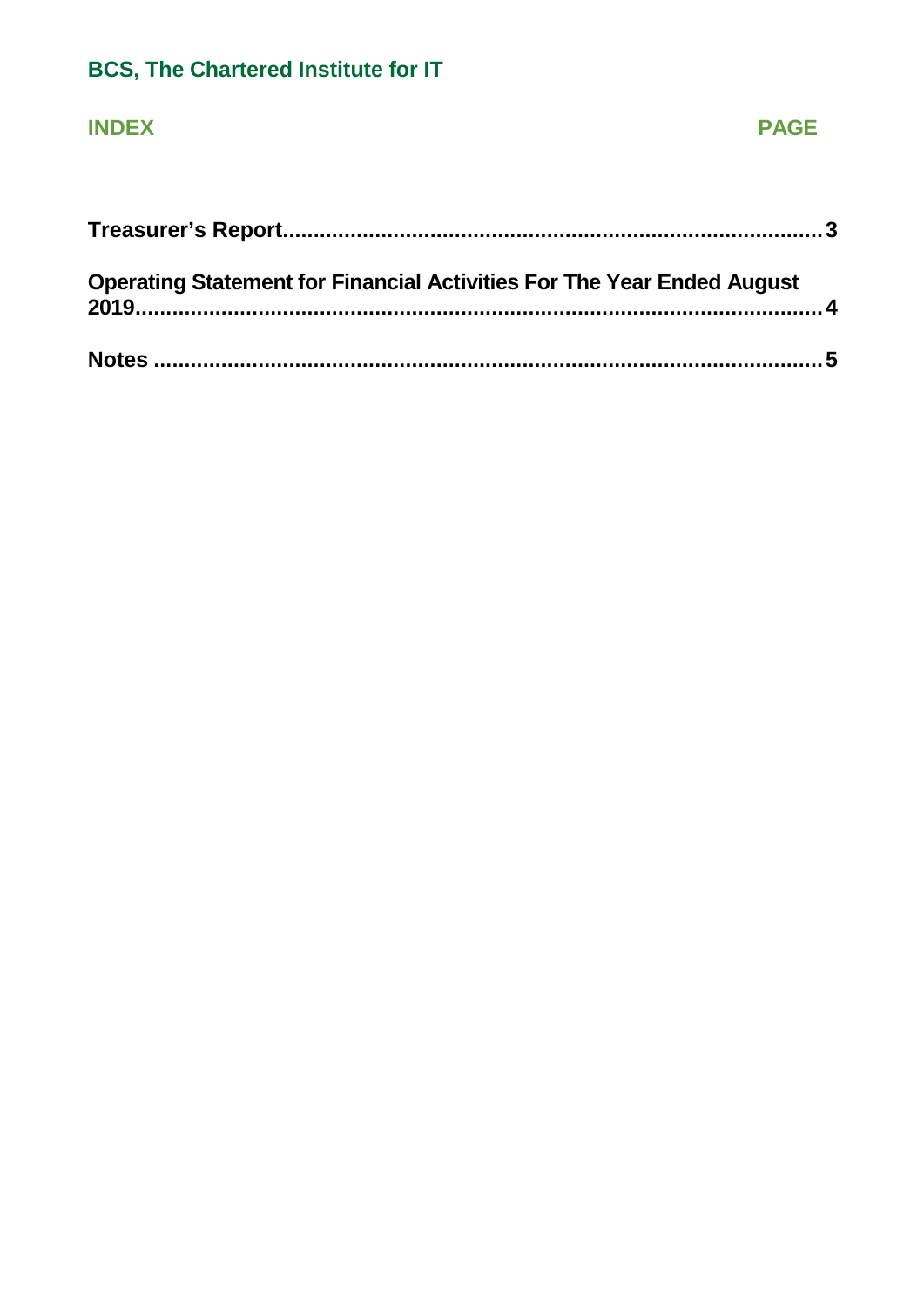#### **BCS, The Chartered Institute for IT**

#### <span id="page-2-0"></span>**Treasurer's Report**

This year has been a consolidation year for the Dorset Branch, beginning with a new committee elected in September 2018. As a result some successful events were held, generally at the local University, and were well supported.

The University has been a generous supporter of the branch providing facilities at little or no cost. This has resulted in the total expenditure for the branch being £205.49, with an overall budget of £2,770. Clearly, this is not sustainable as if branch expenditure continues at this level, then a corresponding reduction should follow. This year the branch has argued for a slight drop in funding, to £2,121.00 as below:

| <b>Item</b>               | <b>Budget 18-19</b> | Budget 19-20 |
|---------------------------|---------------------|--------------|
| 3010 Travel/Subsistence   | 100.00              | 56.00        |
| 4110 Room Hire            | 125.00              | 68.00        |
| 4130 Speakers Expenses    | 750.00              | 420.00       |
| 4150 Catering             | 1320.00             | 1267.00      |
| 4212 Publicity Material   | 25.00               | 60.00        |
| 4291 Sponsorship Expenses | 0.00                | 0.00         |
| 4900 Other Costs General  | 200.00              | 0.00         |
| 5102 Student Prizes       | 250.00              | 250.00       |
|                           |                     |              |
|                           |                     |              |
|                           |                     |              |
|                           |                     |              |
| Total                     | £2,770.00           | £2121.00     |

This year's budget allows for four events during the year with each having a speakers expense of £105 and a catering budget for each event of £300, with contingency of £16.75. Naturally, that said it does not preclude other events being organised provided that the budget is not exceeded. A small amount is retained for sundry room hire, in the event that a free room is not available.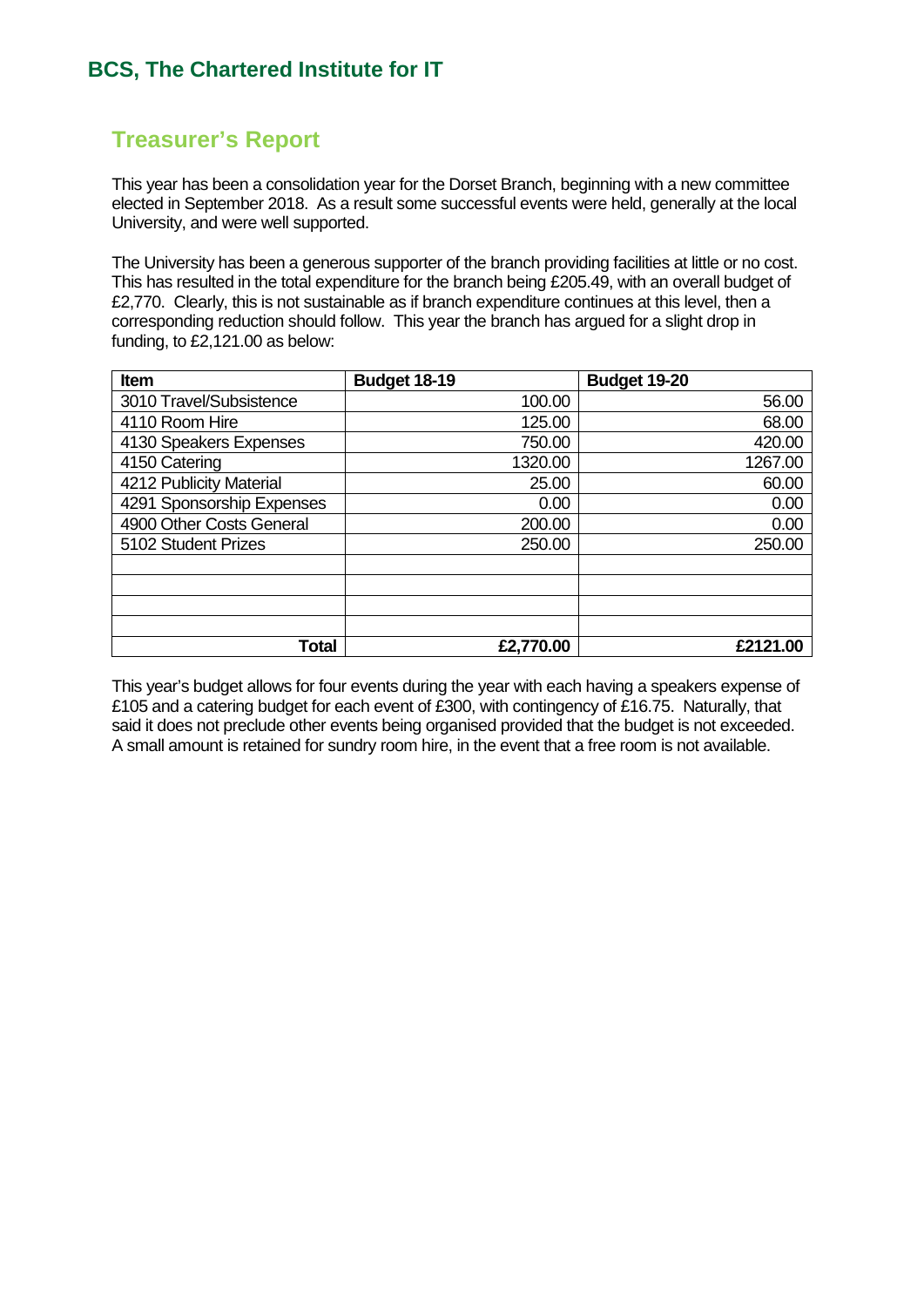# <span id="page-3-0"></span>Operating Statement for Financial Activities For The Year Ended August 2019

|                                                        | <b>Notes</b> | Total<br>18-19<br>£000 | <b>Total</b><br>2019<br>£000 | Total<br>2018<br>£000 |
|--------------------------------------------------------|--------------|------------------------|------------------------------|-----------------------|
| Income:                                                |              |                        |                              |                       |
| Programmes and Events                                  |              |                        |                              |                       |
|                                                        |              |                        |                              |                       |
|                                                        |              | $\bf{0}$               | 0                            | 0                     |
| Other:                                                 |              |                        |                              |                       |
| Other income                                           |              |                        |                              |                       |
| <b>Total income and endowments</b>                     |              |                        |                              |                       |
| <b>Expenditure on:</b>                                 |              |                        |                              |                       |
| 3010 Travel/Subsistence (Other)                        |              |                        |                              | 60.00                 |
| 4110 Room Hire                                         |              |                        |                              | 75.00                 |
| 4130 Speakers expenses                                 |              |                        |                              | 450.00                |
| 4150 Catering                                          |              | 205.49                 | 205.49                       | 1,280.00              |
| 4212 Publicity & Materials<br>4291 Sponsorship Expense |              |                        |                              | 25.00<br>0.00         |
| 4900 Other Costs General                               |              |                        |                              | 200.00                |
| 5102 Student Prizes & Membership                       |              |                        |                              | 0.00                  |
| 3010 Travel/Subsistence (Other)                        |              |                        |                              | 60.00                 |
| 4110 Room Hire                                         |              |                        |                              | 75.00                 |
| 4130 Speakers expenses                                 |              |                        |                              | 450.00                |
| <b>Total expenditure</b>                               |              | 205.49                 | 205.49                       | 2,564.51              |
| Net (expenditure)/income                               |              | (205.49)               | (205.49)                     | (2,564.51)            |

All results arose from continuing activities.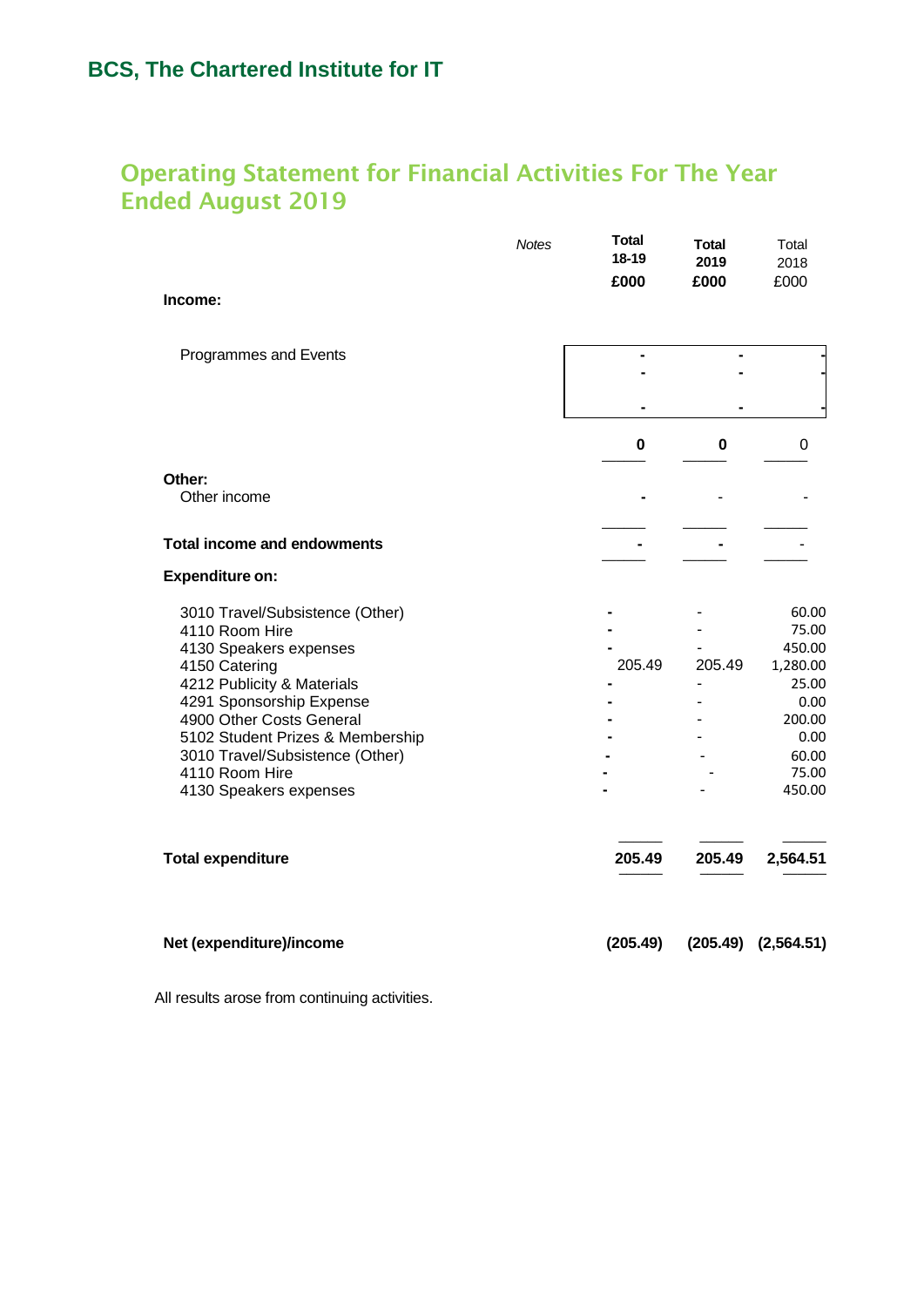#### <span id="page-4-0"></span>**Notes**

- 1. This year has been a difficult year following the change in the committee, often under very sad circumstances. This has impacted the events, which were reduced and thus generated smaller costs against the budget.
	- a. Furthermore, the support of the University has meant that the branch's costs have been kept to a minimum. This is likely to change in the future as the facilities services attempt to ensure that charges are raised for all events hosted at the University.
	- b. This extremely small expenditure (£205.49) against the budget of £2,770.00, meant that the branch had to argue for a continued budget for the forthcoming year, albeit reduced.
	- c. Overall, the branch was successful in obtaining the current budget, although originally a similar budget to last year was submitted. However, as can be seen from the operating statement, the 17-18 year, the branch expenditure was £2,564.51 against the budget of £2,770.00, which is 93% of the budget. In 18-19 this was reduced to under 1%, a significant drop.
- 2. This year the catering budget is for 4 events at a cost of £1,200, i.e. £300 per event. In addition, a small amount has been budgeted for speakers expenses, such as transport costs to and from Bournemouth station.
	- a. This does not limit the number of events, it simply means the budget will be reduced for each event.
	- b. This should be balanced against other events where costs are reduced.